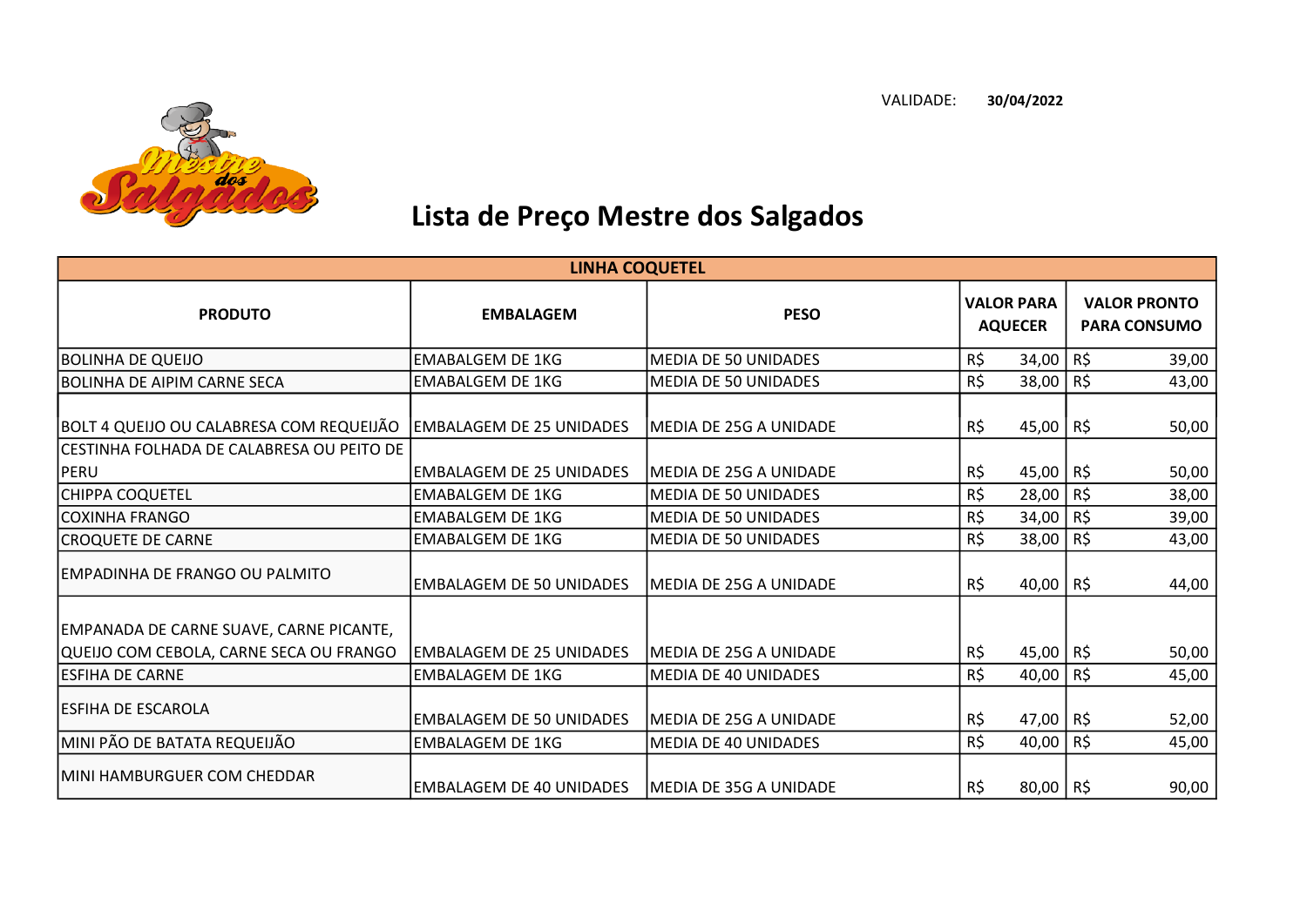|                                                                                    | <b>EMBALAGEM COM 50</b>         |                             |     |                   |          |                     |
|------------------------------------------------------------------------------------|---------------------------------|-----------------------------|-----|-------------------|----------|---------------------|
| <b>DOGUINHO</b>                                                                    | <b>UNIDADES</b>                 | MEDIA DE 50G A UNIDADE      | R\$ | 70,00 R\$         |          | 80,00               |
| MINI PAO DE QUEIJO                                                                 | <b>EMABALGEM DE 2KG</b>         | MEDIA DE 180 UNIDADES       | R\$ | 40,00             | R\$      | 55,00               |
| MINI PIZZA CALABRESA OU MUZZARELA                                                  |                                 |                             |     |                   |          |                     |
|                                                                                    | <b>EMBALAGEM DE 50 UNIDADES</b> | MEDIA DE 25G A UNIDADE      | R\$ | 70,00             | R\$      | 75,00               |
| PAO DE QUEIJO COQUETEL                                                             | <b>EMABALGEM DE 1KG</b>         | <b>MEDIA DE 45 UNIDADES</b> | R\$ | 20,00             | $R\zeta$ | 30,00               |
| PAO DE QUEIJO PARMESÃO                                                             | <b>EMBALAGEM DE 2KG</b>         | <b>MEDIA DE 90 UNIDADES</b> | R\$ | 48,00             | R\$      | 60,00               |
| QUIBE C/ QUEIJO                                                                    | <b>EMABALGEM DE 1KG</b>         | <b>MEDIA DE 50 UNIDADES</b> | R\$ | 34,00             | $R\zeta$ | 39,00               |
| QUICHE DE ALHO PORO, ESPINAFRE, LORAINE                                            | <b>EMBALAGEM DE 25 UNIDADES</b> | MEDIA DE 25G A UNIDADE      |     |                   |          |                     |
| OU QUEIJO                                                                          |                                 |                             | R\$ | 45,00 R\$         |          | 50,00               |
| <b>RISOLE DE PRESUNTO E QUEIJO</b>                                                 | <b>EMABALGEM DE 1KG</b>         | <b>MEDIA DE 50 UNIDADES</b> | R\$ | 34,00             | R\$      | 39,00               |
|                                                                                    |                                 |                             |     |                   |          |                     |
| SALTENHA DE CARNE, PEITO DE PERU, FRANGO                                           |                                 |                             |     |                   |          |                     |
| COM CREAM CHEESE, PALMITO OU ESCAROLA                                              | <b>EMBALAGEM DE 25 UNIDADES</b> | MEDIA DE 25G A UNIDADE      | R\$ | 45,00 R\$         |          | 50,00               |
| TORTINHA ARGENTINA ABOBRINHA, ESPINAFRE                                            |                                 |                             |     |                   |          |                     |
| <b>OU LOARRAINE</b>                                                                | <b>EMBALAGEM DE 25 UNIDADES</b> | MEDIA DE 25G A UNIDADE      | R\$ | 45,00 R\$         |          | 50,00               |
| COXINHA, BOLINHA DE QUEIJO, QUIBE, BOLINHA<br>DE AIPIM COM CARNE SECA, CROQUETE DE | <b>EMBALAGEM DE 300G</b>        | MEDIA DE 15A 16 UNIDADES    | R\$ | $13,00$ R\$       |          | 16,00               |
| CARNE, RISOLES DE PRESUNTO E QUEIJO.                                               |                                 |                             |     |                   |          |                     |
|                                                                                    | <b>LINHA COQUETEL INTEGRAL</b>  |                             |     |                   |          |                     |
|                                                                                    |                                 |                             |     | <b>VALOR PARA</b> |          | <b>VALOR PRONTO</b> |
| <b>PRODUTO</b>                                                                     | <b>EMBALAGEM</b>                | <b>PESO</b>                 |     | <b>AQUECER</b>    |          | <b>PARA CONSUMO</b> |
|                                                                                    |                                 |                             |     |                   |          |                     |
| EMPANADA INTEGRAL DE FRANGO                                                        | <b>EMBALAGEM DE 50 UNIDADES</b> | MEDIA DE 25G A UNIDADE      | R\$ | 90,00 R\$         |          | 100,00              |
|                                                                                    |                                 |                             |     |                   |          |                     |
| <b>EMPANADA INTEGRAL DE PEITO DE PERU</b>                                          | <b>EMBALAGEM DE 50 UNIDADES</b> | MEDIA DE 25G A UNIDADE      | R\$ | $90,00$ R\$       |          | 100,00              |
| QUICHE DE ALHO PORÓ                                                                | <b>EMBALAGEM DE 50 UNIDADES</b> | MEDIA DE 25G A UNIDADE      | R\$ | 90,00 R\$         |          | 100,00              |
| QUICHE DE ESPINAFRE                                                                | <b>EMBALAGEM DE 50 UNIDADES</b> | MEDIA DE 25G A UNIDADE      | R\$ | $90,00$ R\$       |          | 100,00              |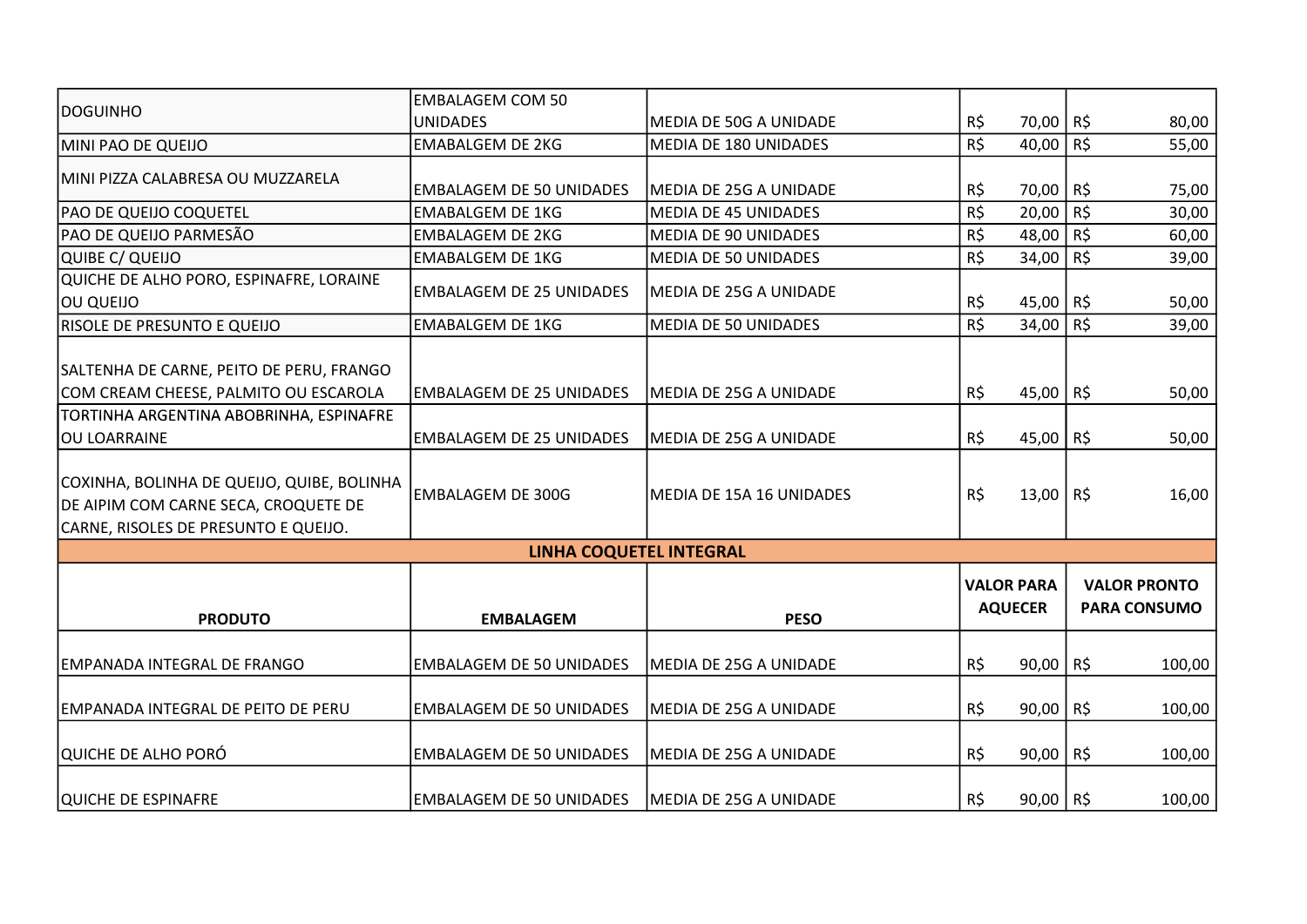| QUICHE DE FRANGO                            | <b>EMBALAGEM DE 50 UNIDADES</b> | <b>MEDIA DE 25G A UNIDADE</b> | R\$      | $90,00$ R\$  | 100,00 |
|---------------------------------------------|---------------------------------|-------------------------------|----------|--------------|--------|
|                                             |                                 |                               |          |              |        |
| QUICHE DE QUEIJO                            | <b>EMBALAGEM DE 50 UNIDADES</b> | MEDIA DE 25G A UNIDADE        | R\$      | $90,00$ R\$  | 100,00 |
|                                             |                                 |                               |          |              |        |
| QUICHE LORRAINE                             | <b>EMBALAGEM DE 50 UNIDADES</b> | MEDIA DE 25G A UNIDADE        | R\$      | $90,00$ R\$  | 100,00 |
|                                             |                                 |                               |          |              |        |
|                                             | <b>LINHA BOLOS E TORTAS</b>     |                               |          |              |        |
| <b>PRODUTO</b>                              | <b>EMBALAGEM</b>                | <b>PESO</b>                   |          | <b>VALOR</b> |        |
| <b>BOLO BRIGADEIRO</b>                      | <b>EMBALAGEM DE 1KG</b>         | 1KG                           | R\$      | 54,90        |        |
| <b>BOLO SENSAÇÃO</b>                        | <b>EMBALAGEM DE 1KG</b>         | 1KG                           | R\$      | 54,90        |        |
| <b>BOLO BRIGADEIRO</b>                      | PESO MÍNIMO DE 1,5KG            | 1KG                           | R\$      | 54,90        |        |
| <b>BOLO BRIGADEIRO COM MORANGO</b>          | PESO MÍNIMO DE 1,5KG            | 1KG                           | R\$      | 54,90        |        |
| <b>BOLO PRESTIGIO</b>                       | <b>EMBALAGEM DE 1KG</b>         | 1KG                           | R\$      | 54,90        |        |
| <b>BOLO DE ABACAXI COM COCO</b>             | PESO MÍNIMO DE 1,5KG            | 1KG                           | R\$      | 54,90        |        |
| <b>BOLO DE MARACUJÁ</b>                     | PESO MÍNIMO DE 1,5KG            | 1KG                           | R\$      | 54,90        |        |
| <b>BOLO DE MORANGO COM CHOCOLATE BRANCO</b> | PESO MÍNIMO DE 1,5KG            | 1KG                           | R\$      | 54,90        |        |
| <b>BOLO DE NOZES</b>                        | PESO MÍNIMO DE 1,5KG            | 1KG                           | R\$      | 54,90        |        |
| <b>BOLO DE PÊSSEGO</b>                      | PESO MÍNIMO DE 1,5KG            | 1KG                           | R\$      | 54,90        |        |
| <b>BOLO DOCE DE LEITE COM AMEIXA</b>        | PESO MÍNIMO DE 1,5KG            | 1KG                           | R\$      | 54,90        |        |
| <b>BOLO FLORESTA BRANCA</b>                 | PESO MÍNIMO DE 1,5KG            | 1KG                           | $R\zeta$ | 54,90        |        |
| <b>BOLO FLORESTA NEGRA</b>                  | PESO MÍNIMO DE 1,5KG            | 1KG                           | R\$      | 54,90        |        |
| BOLO MEIO A MEIO (CHOCOLATE E MARACUJÁ)     | PESO MÍNIMO DE 1,5KG            | 1KG                           | R\$      | 54,90        |        |
| <b>BOLO MOUSSE CHOCOLATE</b>                | PESO MÍNIMO DE 1,5KG            | 1KG                           | R\$      | 54,90        |        |
| <b>BOLO MOUSSE CHOCOLATE COM MORANGO</b>    | PESO MÍNIMO DE 1,5KG            | 1KG                           | R\$      | 54,90        |        |
| <b>BOLO SENSAÇÃO</b>                        | PESO MÍNIMO DE 1,5KG            | 1KG                           | R\$      | 54,90        |        |
| <b>BOLO SONHO DE VALSA</b>                  | PESO MÍNIMO DE 1,5KG            | 1KG                           | $R\zeta$ | 54,90        |        |
| <b>TORTA HOLANDESA</b>                      | <b>EMBALAGEM DE 450G</b>        | 450G                          | R\$      | 41,00        |        |
| TORTA MOUSSE DE CHOCOLATE                   | <b>EMBALAGEM DE 450G</b>        | 450G                          | R\$      | 41,00        |        |
| <b>TORTA DE LIMÃO</b>                       | <b>EMBALAGEM DE 450G</b>        | 450G                          | R\$      | 41,00        |        |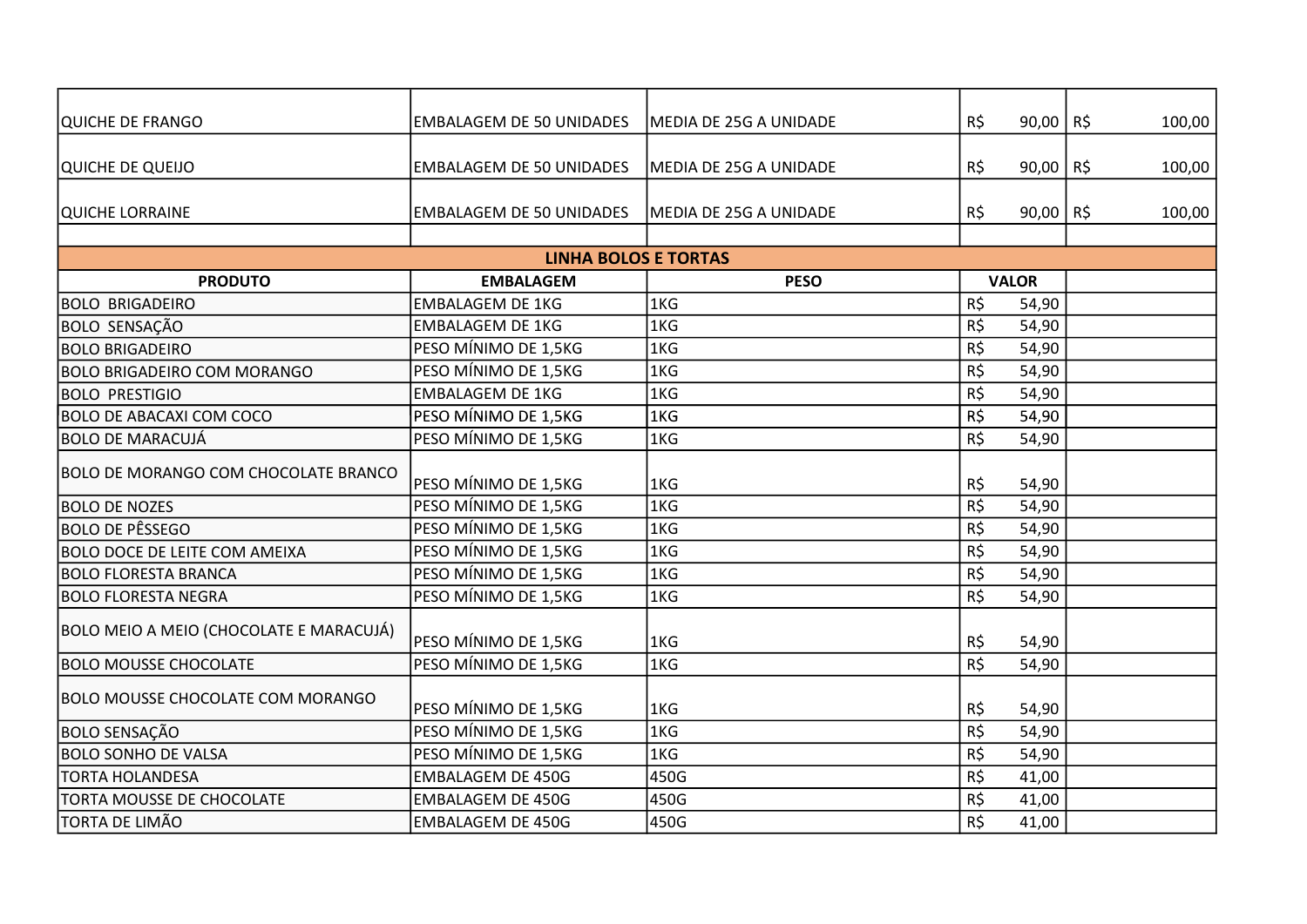| <b>TORTA DE FRANGO CATUPIRY</b>            | EMBALAGEM DE 1,7KG        | 1,7KG                                                        | R\$<br>84,90       |  |  |  |
|--------------------------------------------|---------------------------|--------------------------------------------------------------|--------------------|--|--|--|
| <b>TORTA DE PALMITO</b>                    | <b>EMBALAGEM DE 1,7KG</b> | 1,7KG                                                        | R\$<br>84,90       |  |  |  |
| <b>TORTA DE FRANGO CATUPIRY</b>            | <b>EMBALAGEM DE 1,2KG</b> | 1,2 <sub>K</sub> G                                           | R\$<br>64,00       |  |  |  |
| <b>TORTA DE PALMITO</b>                    | <b>EMBALAGEM DE 1,2KG</b> | 1,2KG                                                        | R\$<br>64,00       |  |  |  |
| <b>TORTA DE FRANGO CATUPIRY</b>            | <b>EMBALAGEM DE 500G</b>  | 500G                                                         | R\$<br>42,90       |  |  |  |
| <b>TORTA DE PALMITO</b>                    | <b>EMBALAGEM DE 500G</b>  | 500G                                                         | R\$<br>42,90       |  |  |  |
|                                            | <b>LINHA DOCES</b>        |                                                              |                    |  |  |  |
| <b>PRODUTO</b>                             | <b>EMBALAGEM</b>          | <b>PESO</b>                                                  | <b>VALOR</b>       |  |  |  |
| <b>BEIJINHO TRADICIONAL</b>                | <b>EMBALAGEM COM 100</b>  | PESO MEDIO UNITARIO 10G                                      | R\$<br>85,00       |  |  |  |
| <b>BICHO DE PÉ TRADICIONAL</b>             | <b>EMBALAGEM COM 100</b>  | PESO MEDIO UNITARIO 10G                                      | R\$<br>85,00       |  |  |  |
| <b>BOMBOM DE UVA</b>                       | <b>EMBALAGEM COM 100</b>  | PESO MEDIO UNITARIO 15G                                      | R\$<br>199,00      |  |  |  |
| <b>BRIGADEIRO DE CHOCOLATE TRADICIONAL</b> | <b>EMBALAGEM COM 100</b>  | PESO MEDIO UNITARIO 10G                                      | R\$<br>85,00       |  |  |  |
| <b>BRIGADEIRO DE CHOCOLATE BELGA</b>       | <b>EMBALAGEM COM 100</b>  | PESO MEDIO UNITARIO 15G                                      | R\$<br>215,00      |  |  |  |
| <b>BRIGADEIRO DE CHOCOLATE BRANCO</b>      | <b>EMBALAGEM COM 100</b>  | PESO MEDIO UNITARIO 15G                                      | R\$<br>90,00       |  |  |  |
| <b>BRIGADEIRO DE CHOCOLATE CRISPY</b>      | <b>EMBALAGEM COM 100</b>  | PESO MEDIO UNITARIO 10G                                      | R\$<br>95,00       |  |  |  |
| <b>BRIGADEIRO DE NOZES</b>                 | <b>EMBALAGEM COM 100</b>  | PESO MEDIO UNITARIO 15G                                      | R\$<br>120,00      |  |  |  |
| <b>BRIGADEIRO DE PAÇOCA TRADICIONAL</b>    | <b>EMBALAGEM COM 100</b>  | PESO MEDIO UNITARIO 10G                                      | R\$<br>85,00       |  |  |  |
| <b>BRIGADEIRO OVO MALTINE</b>              | <b>EMBALAGEM COM 100</b>  | PESO MEDIO UNITARIO 15G                                      | R\$<br>120,00      |  |  |  |
| CAJUZINHO TRADICIONAL                      | <b>EMBALAGEM COM 100</b>  | PESO MEDIO UNITARIO 10G                                      | R\$<br>85,00       |  |  |  |
| <b>CAMAFEU DE NOZES</b>                    | <b>EMBALAGEM COM 100</b>  | PESO MEDIO UNITARIO 15G                                      | $R\zeta$<br>280,00 |  |  |  |
| <b>CASADINHO</b>                           | <b>EMBALAGEM COM 100</b>  | PESO MEDIO UNITARIO 10G                                      | $R\zeta$<br>95,00  |  |  |  |
| MINI CHURROS DOCE DE LEITE OU CHOCOLATE    | <b>EMBALAGEM DE 1KG</b>   | 1KG                                                          | $R\zeta$<br>39,00  |  |  |  |
| TORTA DE LIMAO, MOUSSE DE CHOCOLATE,       | <b>EMBALAGEM DE 80G</b>   | 80G                                                          | R\$<br>7,00        |  |  |  |
| TARTELETE DE LIMÃO                         | <b>EMBALGEM DE 30G</b>    | 30G                                                          | $R\zeta$<br>4,90   |  |  |  |
| SONHO DE CREME                             | <b>EMBALAGEM DE 50G</b>   | 50G                                                          | $R\zeta$<br>4,90   |  |  |  |
| <b>CHURROS</b>                             | <b>EMBALAGEM DE 1KG</b>   | PESO MEDIO UNITARIO 20G                                      | R\$<br>39,00       |  |  |  |
| <b>LINHA SANDUÍCHES DE METRO</b>           |                           |                                                              |                    |  |  |  |
| <b>PRODUTO</b>                             | <b>EMBALAGEM</b>          | <b>COMPOSIÇÃO</b>                                            | <b>VALOR</b>       |  |  |  |
| SANDUÍCHE METRO MORTADELA CERATTI          | 1M ENTRE 18 E 22 FATIAS   | MAIONESE, QUEIJO PRATO, MORTADELA E<br><b>GOTAS DE LIMÃO</b> | R\$<br>77,00       |  |  |  |
| SANDUÍCHE METRO PERU MOLHO ROSÊ            | 1M ENTRE 18 E 22 FATIAS   | MOLHO ROSÊ, PEITO DE PERU, ALFACE E<br><b>TOMATE</b>         | R\$<br>77,00       |  |  |  |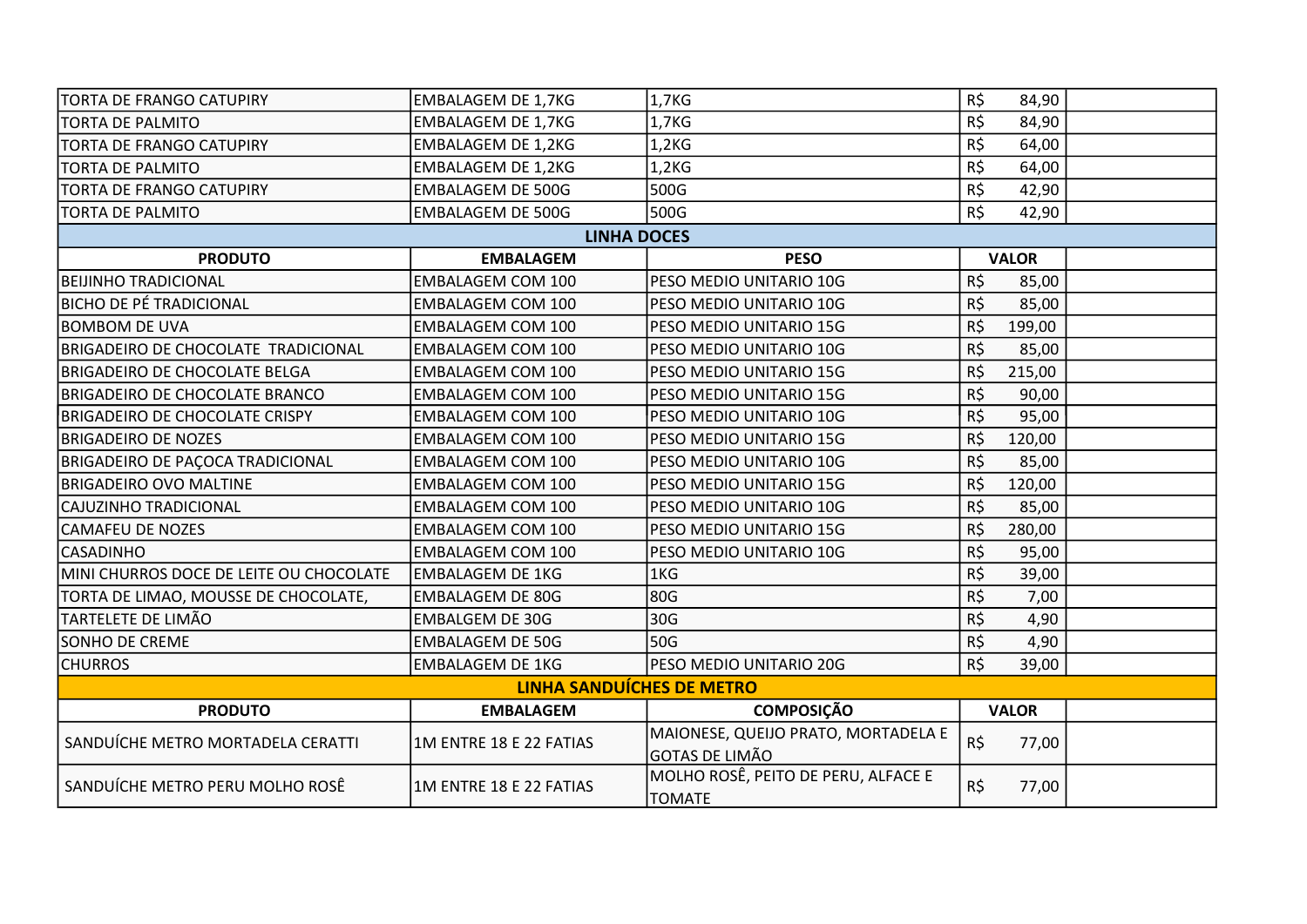| SANDUÍCHE METRO BERINJELA                                                                          | 1M ENTRE 18 E 22 FATIAS                    | MAIONES, BERINJELA, PIMENTÃO E UVA<br><b>PASSAS</b>                  | R\$          | 75,00 |  |
|----------------------------------------------------------------------------------------------------|--------------------------------------------|----------------------------------------------------------------------|--------------|-------|--|
| SANDUÍCHE METRO DE COPA                                                                            | 1M ENTRE 18 E 22 FATIAS                    | PATE CATUPIRY, COPA, QUEIJO PRATO,<br>ALFACE, TOMATE                 | R\$          | 89,00 |  |
| SANDUÍCHE METRO LOMBO CANADENSE                                                                    | 1M ENTRE 18 E 22 FATIAS                    | MAIONESE, LOMBO DEFUMADO, QUEIJO,<br><b>ALFACE E TOMATE</b>          | R\$          | 77,00 |  |
| SANDUÍCHE METRO PASTRAMI                                                                           | 1M ENTRE 18 E 22 FATIAS                    | PATE DE MOSTARDA, PASTRAMI E QUEIJO<br><b>PRATO</b>                  | R\$          | 89,00 |  |
| SANDUÍCHE METRO PEITO DE PERU                                                                      | 1M ENTRE 18 E 22 FATIAS                    | MAIONESE, PEITO DE PERU, QUEIJO,<br><b>ALFACE E TOMATE</b>           | R\$          | 77,00 |  |
| SANDUÍCHE METRO PRESUNTO COZIDO                                                                    | 1M ENTRE 18 E 22 FATIAS                    | MAIONESE, PRESUNTO COZIDO, QUEIJO<br>PRATO, ALFACE E TOMATE          | $R\zeta$     | 75,00 |  |
| SANDUÍCHE METRO QUATRO QUEIJOS                                                                     | 1M ENTRE 18 E 22 FATIAS                    | REQUEIJÃO, PROVOLONE, MUZZARELA E<br><b>QUEIJO PRATO</b>             | R\$          | 84,00 |  |
| SANDUÍCHE METRO REQUEIJÃO LIGHT                                                                    | 1M ENTRE 18 E 22 FATIAS                    | REQUEIJÃO LIGHT, PEITO DE CHESTER,<br>QUEIJO BRANCO, ALFACE E TOMATE | $R\zeta$     | 77,00 |  |
| SANDUÍCHE METRO ROSBIFE CASEIRO                                                                    | 1M ENTRE 18 E 22 FATIAS                    | MAIONESE, ROSBIFE CASEIRO, QUEIJO<br>PRATO, ALFACE E TOMATE          | R\$          | 89,00 |  |
| SANDUÍCHE METRO SALAME                                                                             | 1M ENTRE 18 E 22 FATIAS                    | MAIONESE, SALAME, QUEIJO PRATO \<br>PROVOLONE, ALFACE E TOMATE       | R\$          | 85,00 |  |
| SANDUÍCHE METRO SALPICÃO DE FRANGO                                                                 | 1M ENTRE 18 E 22 FATIAS                    | FRANGO, MAIONESE E CENOURA.                                          | R\$          | 73,00 |  |
|                                                                                                    | <b>LINHA LANCHE</b>                        |                                                                      |              |       |  |
| <b>PRODUTO</b>                                                                                     | <b>EMBALAGEM</b>                           | <b>PESO</b>                                                          | <b>VALOR</b> |       |  |
| <b>BAURUZINHO</b>                                                                                  | <b>EMBALAGEM COM 12</b><br><b>UNIDADES</b> | MEDIA DE 130G A UNIDADE                                              | R\$          | 48,00 |  |
| BOLT 4 QUEIJO OU CALABRESA COM REQUEIJÃO                                                           | <b>EMBALAGEM COM 10</b><br><b>UNIDADES</b> | MEDIA DE 130G A UNIDADE                                              | R\$          | 70,00 |  |
| COXINHA DE FRANGO OU FRANGO REQUEIJÃO                                                              | <b>EMBALAGEM COM 12</b><br><b>UNIDADES</b> | MEDIA DE 130G A UNIDADE                                              | R\$          | 48,00 |  |
| CROIASSANT DE CALABRESA COM REQUEIJÃO,<br>PRESUNTO E QUEIJO, QUEIJO, FRANGO OU<br><b>CHOCOLATE</b> | <b>EMBALAGEM COM 12</b><br><b>UNIDADES</b> | MEDIA DE 130G A UNIDADE                                              | R\$          | 48,00 |  |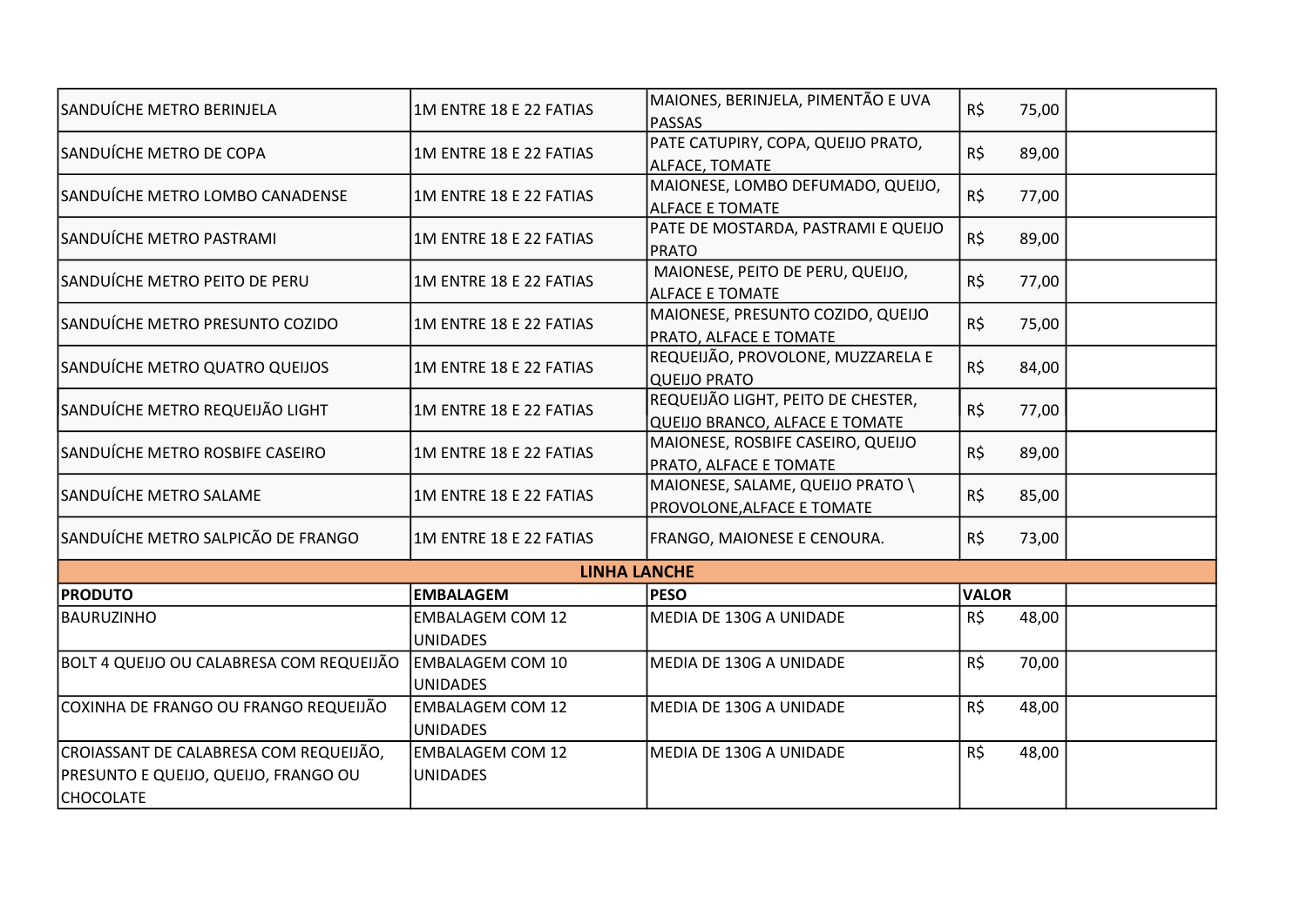| <b>PRODUTO</b>                                                        | <b>EMBALAGEM</b>                                   | <b>PESO</b>                                        | <b>VALOR</b>          |  |  |
|-----------------------------------------------------------------------|----------------------------------------------------|----------------------------------------------------|-----------------------|--|--|
| <b>LINHA ROTISSERIE</b>                                               |                                                    |                                                    |                       |  |  |
|                                                                       |                                                    |                                                    |                       |  |  |
| QUICHE DE ALHO PORÓ                                                   | EMBALAGEM COM 9 UNIDADES MEDIA DE 100G A UNIDADE   |                                                    | R\$<br>70,00          |  |  |
| QUICHE DE QUEIJO, TOAMTE E MANJERICÃO                                 | EMBALAGEM COM 9 UNIDADES MEDIA DE 100G A UNIDADE   |                                                    | R\$<br>70,00          |  |  |
|                                                                       |                                                    |                                                    |                       |  |  |
| QUICHE DE COGUMELOS                                                   | EMBALAGEM COM 9 UNIDADES MEDIA DE 100G A UNIDADE   |                                                    | R\$<br>70,00          |  |  |
| <b>PRODUTO</b>                                                        | <b>EMBALAGEM</b>                                   | <b>PESO</b>                                        | <b>VALOR</b>          |  |  |
|                                                                       | <b>LINHA LANCHE INTEGRAL</b>                       |                                                    |                       |  |  |
| QUEIJO                                                                | <b>UNIDADES</b>                                    |                                                    |                       |  |  |
| PIZZA BROTO QUEIJO OU CALABRESA COM                                   | <b>EMBALAGEM COM 10</b>                            | MEDIA DE 100G A UNIDADE                            | R\$<br>48,00          |  |  |
| COM CREAM CHEESE, PALMITO OU ESCAROLA                                 | UNIDADES                                           |                                                    |                       |  |  |
| SALTENHA DE CARNE, PEITO DE PERU, FRANGO                              | <b>EMBALAGEM COM 10</b>                            | MEDIA DE 100G A UNIDADE                            | R\$<br>70,00          |  |  |
|                                                                       |                                                    |                                                    |                       |  |  |
| OU QUEIJO BRANCO COM TOMATE SECO                                      | <b>UNIDADES</b>                                    |                                                    |                       |  |  |
| QUIBE DE CARNE OU QUEIJO<br>QUICHE DE ALHO PORÓ, ESPINAFRE, 4 QUEIJOS | <b>EMBALAGEM COM 12</b><br><b>EMBALAGEM COM 10</b> | MEDIA DE 100G A UNIDADE<br>MEDIA DE 100G A UNIDADE | 48,00<br>R\$<br>48,00 |  |  |
| PÃO DE QUEIJO SUPER LANCHE                                            | <b>EMBALAGEM DE 2KG</b>                            | MEDIA DE 100G A UNIDADE                            | R\$<br>40,00<br>R\$   |  |  |
|                                                                       | <b>UNIDADES</b>                                    |                                                    |                       |  |  |
| PÃO DE BATATA FRANGO COM REQUEIJÃO OU<br> REQUEIJÃO                   | <b>EMBALAGEM COM 12</b>                            | MEDIA DE 130G A UNIDADE                            | R\$<br>48,00          |  |  |
| <b>HAMBURGÃO</b>                                                      | <b>EMBALAGEM COM 12</b>                            | MEDIA DE 130G A UNIDADE                            | R\$<br>48,00          |  |  |
| <b>FRANGO OU CARNE</b>                                                | <b>UNIDADES</b>                                    |                                                    |                       |  |  |
| ESFIHA DE CALABRESA COM REQUEIJÃO,                                    | <b>EMBALAGEM COM 12</b>                            | MEDIA DE 130G A UNIDADE                            | R\$<br>48,00          |  |  |
| ENROLADINHO DE SALSICHA                                               | <b>EMBALAGEM COM 12</b>                            | MEDIA DE 130G A UNIDADE                            | R\$<br>48,00          |  |  |
| QUEIJO COM CEBOLA, CARNE SECA OU FRANGO                               | <b>UNIDADES</b>                                    |                                                    |                       |  |  |
| EMPANADA DE CARNE SUAVE, CARNE PICANTE,                               | <b>EMBALAGEM COM 10</b>                            | MEDIA DE 70G A UNIDADE                             | R\$<br>70,00          |  |  |
|                                                                       | UNIDADES0                                          |                                                    |                       |  |  |
| EMPADA DE FRANGO OU PALMITO                                           | <b>EMBALAGEM COM 1</b>                             | MEDIA DE 130G A UNIDADE                            | R\$<br>48,00          |  |  |